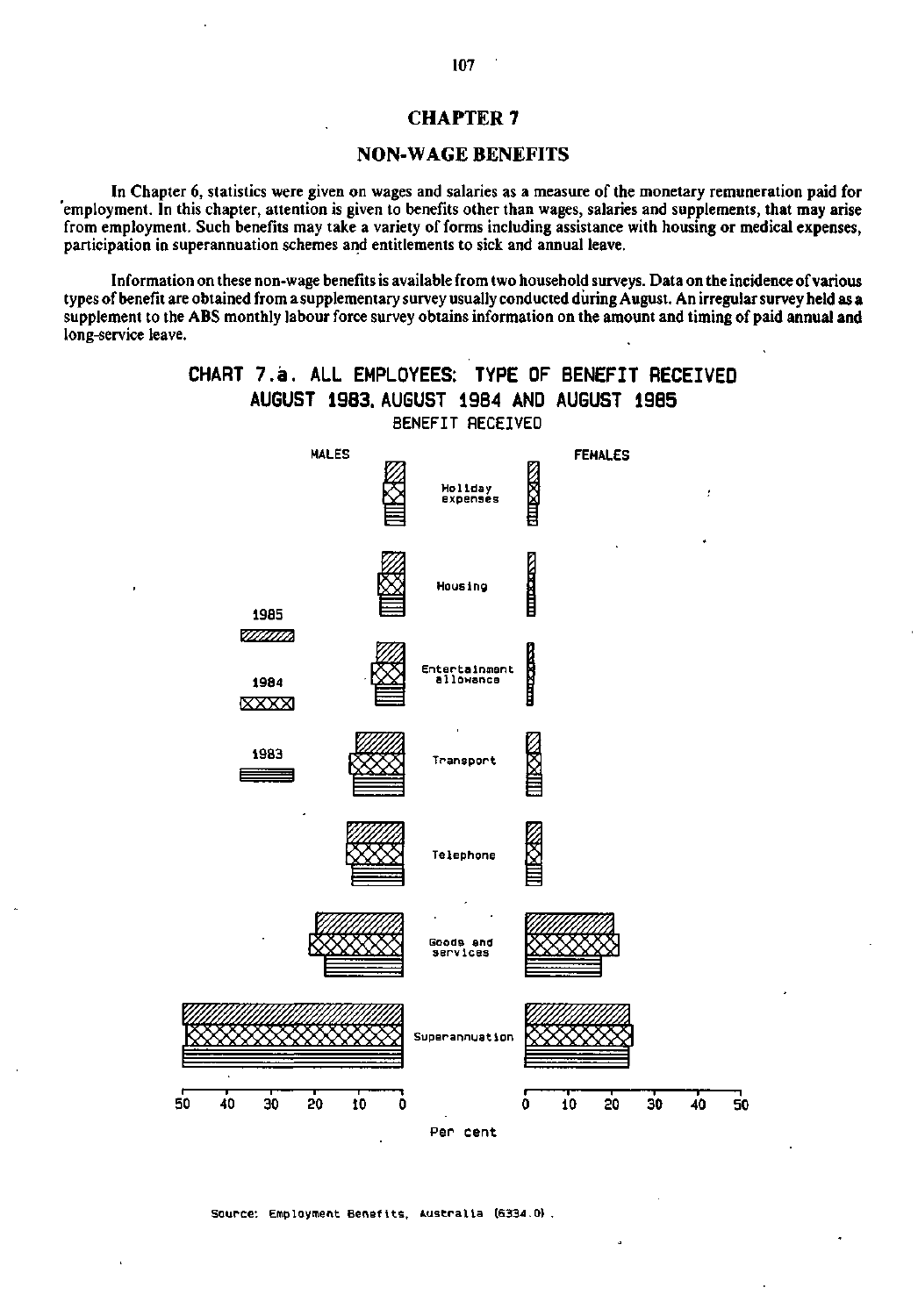|                                            |                |                | (WW)               |                   |                |                |                   |                    |
|--------------------------------------------|----------------|----------------|--------------------|-------------------|----------------|----------------|-------------------|--------------------|
|                                            |                |                |                    | Age group (years) |                |                |                   |                    |
|                                            | $15 - 19$      | $20 - 24$      | $25 - 34$          | 35-44             | $45 - 54$      |                | 55-59 60 and over | Total              |
|                                            |                |                | <b>MALES</b>       |                   |                |                |                   |                    |
| Total employees                            | 295.9          | 471.4          | 933.6              | 770.5             | 500.8          | 209.4          | 117.2             | 3,298.8            |
| No benefits                                | 58.8           | 40.0           | 41.3               | 26.3              | 17.1           | 8.4            | 11.5              | 203.3              |
| One or more benefits                       | 237.2          | 431.4          | 892.2              | 744.2             | 483.7          | 201.1          | 105.7             | 3,095.5            |
| Holiday expenses<br>Low-interest finance   | 4. I<br>٠      | 17.8<br>9.4    | 54.6<br>39.7       | 47.3<br>28.5      | 24.7<br>15.7   | 10.2           | 4.1               | 162.7<br>99.1      |
| Goods and services                         | 61.0           | 111.0          | 201.5              | 150.3             | 81.6           | 32.1           | 17.2              | 654.8              |
| Housing                                    | $+6.0$         | 17.8           | 57.2               | 49. I             | 25.6           | 6.8            | 6.0               | 168.5              |
| Electricity                                | 4.4            | 10.3           | 26.2               | 26.3              | 12.6           | 4.5            |                   | 87.7               |
| Telephone                                  | 4.0            | 17.2           | 108.6              | 154.9             | 94.2           | 30.6           | 14.8              | 424.3              |
| <b>Transport</b>                           | 4.6            | 26.0           | 98.5               | 127.9             | 68.0           | 20.2           | 11.8              | 357.0              |
| Medical                                    | 5.9            | 14.8           | 42.4               | 36.5              | 19.8           | 5.4<br>۰       | 4.2               | 129.0              |
| Union dues                                 | ۰<br>۰         | 11.1           | 35.4               | 32.7              | 16.0           |                | ۰<br>۰            | 104.7              |
| Club fees                                  |                | 4.5            | 20.9               | 24.8              | 13.1           | 4.9            |                   | 71.7               |
| Entertainment allowance<br><b>Shares</b>   | ٠              | 6.9<br>3.9     | 57.4<br>18.8       | 78.0<br>21.8      | 44.3<br>13.7   | 12.0<br>5.6    | 8.6<br>٠          | 207.3<br>66.5      |
| Study leave                                | 5.7            | 16.0           | 30.5               | 14.8              |                |                |                   | 70. I              |
| Superannuation                             | 28.7           | 138.3          | 478.2              | 481.3             | 328.7          | 133.7          | 58.8              | 1.647.8            |
| Children's education expenses              | 盘              |                |                    | 5.2               |                |                |                   | 11.0               |
| Sick leave '                               | 211.5          | 405.3          | 858.2              | 710.4             | 461.8          | 195.4          | 96.8              | 2.939.3            |
| Annual leave                               | 212.7          | 410.2          | 864.5              | 717.6             | 465.5          | 195.8          | 99.0              | 2,965.3            |
| Long-service leave                         | 125.4          | 305.0          | 721.5              | 615.9             | 411.2          | 177.0          | 82.7              | 2,438.6            |
|                                            |                |                | <b>FEMALES</b>     |                   |                |                |                   |                    |
| Total employees                            | 292.8          | 414.4          | 593.6              | 507.7             | 289.4          | 78.4           | 37.9              | 2,214.2            |
| No benefits                                | 68.I           | 42.6           | 106.0              | 115.6             | 52.1           | 12.9           | 9.4               | 406.7              |
| One or more benefits                       | 224.6          | 371.8          | 487.7              | 392.2             | 237.2          | 65.5           | 28.5              | 1,807.5            |
| Holiday expenses                           | 6.2            | 16.8           | 15.6               | 9.1               | 5.0<br>۰       | ۰<br>۰         | ۰<br>۰            | 55.1<br>39.2       |
| Low-interest finance<br>Goods and services | 87.7           | 16.8<br>102.7  | 14.0<br>111.2      | 4.3<br>77.2       | 49.4           | 15.1           | 5.6               | 449.0              |
| Housing                                    |                | 7.3            | 10.5               | 10.0              | 3.7            | ۰              | ۰                 | 36.2               |
| Electricity                                |                | ۰              | 6.9                | 9.4               | ۰              | ۰              | ۰                 | 25.6               |
| Telephone                                  | ۰              | 6.3            | 23.7               | 26. I             | 12.1           | 4.9            | ۰                 | 78.1               |
| Transport                                  | ۰              | 7.6            | 22.6               | 22.5              | 9.1            | ٠              | ۰                 | 66.7               |
| Medical                                    | 5.0            | 18.6           | 17.6               | 8.5               | 5.3            | ٠              | ٠                 | 57.1               |
| Entertainment allowance                    |                | 3.9            | 11.8               | 7.5               | 4.4            | ۰              | ۰                 | 28.6               |
| Study leave                                | 4.0            | 5.7            | 10.3               | 7.3               |                |                | ۰                 | 30.4               |
| Superannuation                             | 22.2           | 107.2          | 166.9              | 121.4             | 83.0           | 23.1           | 7.4               | 531.2              |
| Sick leave                                 | 182.2          | 348.9          | 432.8              | 337.3             | 208.6          | 56.2           | 21.8              | 1,587.8            |
| Annual leave                               | 180.4          | 345.7          | 432.2              | 338.5             | 212.6          | 56.8           | 23.6              | 1,589.9            |
| Long-service leave                         | 108.8          | 265.6          | 345.3              | 268.2             | 178.8          | 47.2           | 18.7              | 1,232.5            |
|                                            |                |                | <b>PERSONS</b>     |                   |                |                |                   |                    |
| Total employees                            | 588.7          | 885.8          | 1,527.2            | 1,278.2           | 790.2          | 287.8          | 155.1             | 5,513.0            |
| No benefits<br>One or more benefits        | 126.9<br>461.8 | 82.6<br>803.2  | 147.3<br>1,379.9   | 141.9<br>1,136.3  | 69.2<br>721.0  | 21.2<br>266.6  | 20.9<br>134.2     | 610.0<br>4,903.0   |
| Holiday expenses                           | 10.2           | 34.6           | 70.2               | 56.3              | 29.7           | 12.2           | 4.6               | 217.8              |
| Low-interest finance                       | 3.7            | 26.2           | 53.7               | 32.8              | 17.2           |                |                   | 138.3              |
| Goods and services                         | 148.7          | 213.7          | 312.8              | 227.6             | 131.1          | 47.2           | 22.8              | 1,103.7            |
| Housing                                    | 9.0            | 25.0           | 67.8               | 59.1              | 29.3           | 7.6            | 6.9               | 204.7              |
| Electricity                                | 5.9            | 13.6           | 33.1               | 35.7              | 15.5           | 5.1            | 4.3               | 113.3              |
| Telephone                                  | 5.8            | 23.5           | 132.3              | 181.0             | 106.3          | 35.4           | 18.0              | 502.4              |
| Transport<br>Medical                       | 5.4<br>10.8    | 33.6<br>33.4   | 121.1<br>60.0      | 150.5<br>45. I    | 77.I<br>25.0   | 22.4<br>6.3    | 13.7<br>5.4       | 423.7<br>186.1     |
| Union dues                                 | 4.4            | 15.3           | 43.1               | 36.8              | 17.6           | 4.1            | ٠                 | 124.6              |
| Club fees                                  | ٠              | 7,7            | 24.3               | 28.7              | 13.4           | 5.5            | ٠                 | 84.2               |
| Entertainment allowance                    | ۰              | 10.9           | 69.2               | 85.5              | 48.8           | 12.5           | 8.9               | 235.9              |
| <b>Shares</b>                              | ۰              | 5.8            | 24.6               | 27.4              | 16.2           | 6.1            | ۰                 | 83.5               |
| Study leave                                | 9.7            | 21.7           | 40.9               | 22. L             | 5.8            |                | ۰                 | 100.5              |
| Superannuation                             | 50.9           | 245.6          | 645.1              | 602.7             | 411.7          | 156.8          | 66.3              | 2,179.0            |
| Children's education expenses              | ٠              |                |                    | 8. I              |                |                |                   | 16.2               |
| Sick leave                                 | 393.8          | 754.2          | 1,291.0            | 1,047.7           | 670.4          | 251.6          | 118.5             | 4,527.1            |
| Annual leave<br>Long-service leave         | 393.1<br>234.2 | 755.8<br>570.6 | 1,296.7<br>1,066.7 | 1,056.2<br>884.1  | 678.1<br>589.9 | 252.6<br>224.2 | 122.7<br>101.4    | 4,555.2<br>3,671.0 |
|                                            |                |                |                    |                   |                |                |                   |                    |

 $\cdot$ 

**TABLE 7.1. ALL EMPLOYEES: TYPE OF BENEFIT RECEIVED AND AGE, AUGUST 1985** 

*Source: Employment Benefits, Australia, August 1985* **(6334.0).** 

l,

 $\cdot$ 

÷,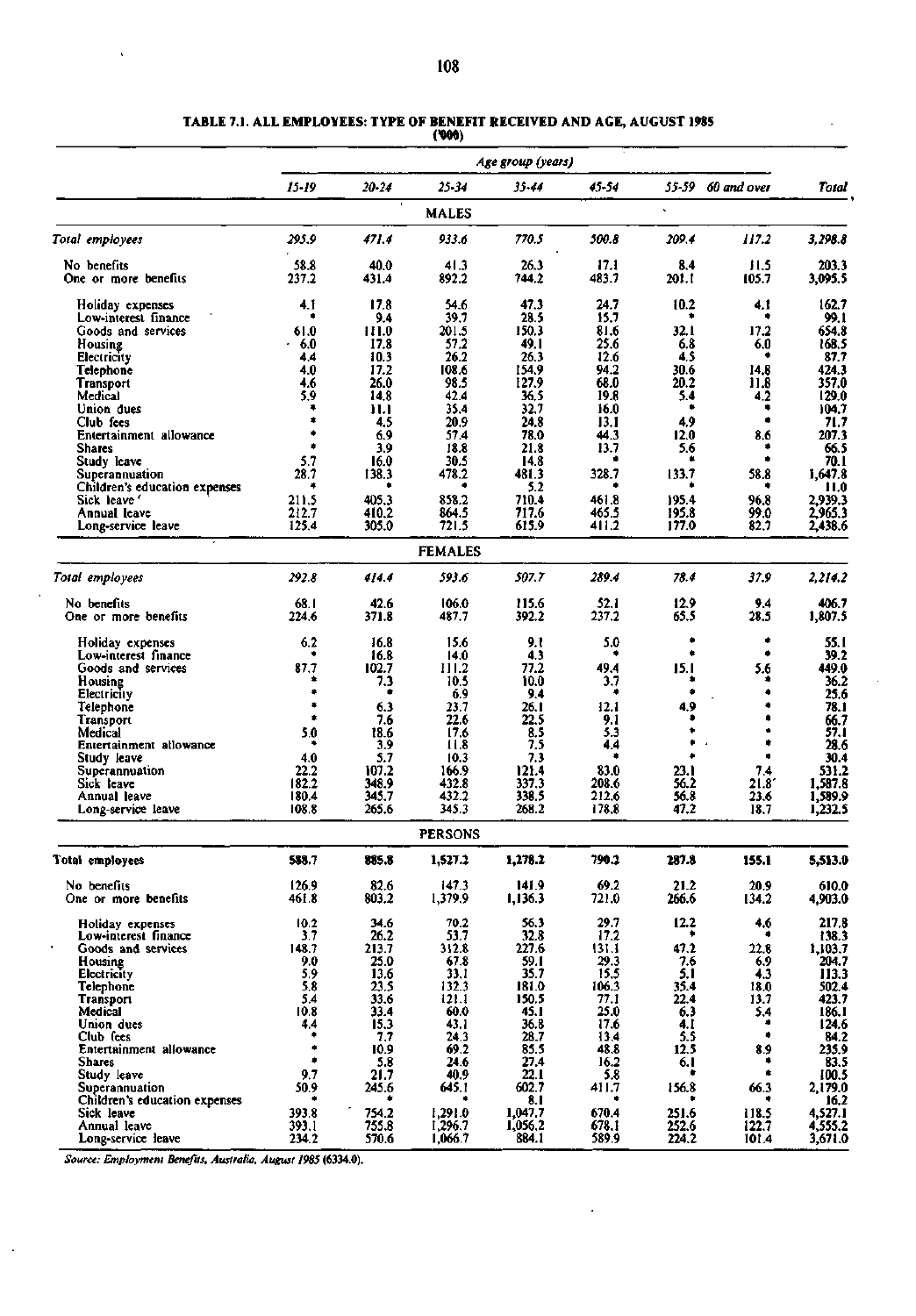L

#### **TABLE 7.2. ALL EMPLOYEES: TYPE OF BENEFIT RECEIVED AND OCCUPATION, AUGUST 1985**

**('000)** 

|                                             |                                 |                                          |                  |               | Occupation                                            |                                        |                    |                       |                    |
|---------------------------------------------|---------------------------------|------------------------------------------|------------------|---------------|-------------------------------------------------------|----------------------------------------|--------------------|-----------------------|--------------------|
|                                             | Pro-<br>fessional.<br>technical | Adminis-<br>trative.<br>executive<br>and | Clerical         | Sales         | Farmers.<br>fisher-<br>persons,<br>timber-<br>getters | Transport<br>and<br>communi-<br>cation | Trades-<br>persons | Service.<br>sport and | Total              |
|                                             |                                 | etc. managerial                          |                  |               | etc.                                                  |                                        | etc.(a)            | recreation            |                    |
|                                             |                                 |                                          | <b>MALES</b>     |               |                                                       |                                        |                    |                       |                    |
| Total employees                             | 494.4                           | 270.0                                    | 318.8            | 214.4         | 127.1                                                 | 221. I                                 | 1.451.5            | 201.6                 | 3,298.8            |
| No benefits<br>One or more benefits         | 13.6<br>480.8                   | 4.0<br>266.0                             | 9.8<br>308.9     | 26.7<br>187.6 | 23.8<br>103.3                                         | 16.3<br>204.8                          | 78.0<br>1,373.5    | 31.0<br>170.7         | 203.3<br>3,095.5   |
| Holiday expenses                            | 15.2                            | 17.4                                     | 27.8             | 6.3           | ٠                                                     | 31.3                                   | 55.9               | 6.6<br>٠              | 162.7              |
| Low-interest finance                        | 12.9<br>58.9                    | 21.9<br>74.8                             | 39. I            | 5.3           | 32.4                                                  | ۰<br>42.1                              | 15.4               |                       | 99.1               |
| Goods and services<br>Housing               | 32.3                            | 23.1                                     | 56.8<br>13.7     | 71.9<br>3.8   | 30.6                                                  | 8.8                                    | 288.7<br>45.7      | 29.2<br>10.6          | 654.8<br>168.5     |
| Electricity                                 | 12.8                            | 12.1                                     | ۰                | ۰             | 22.2                                                  | 4, 1                                   | 27.8               |                       | 87.7               |
| Telephone                                   | 80.7                            | 121.9                                    | 31.9             | 37.5          | 23.9                                                  | 13.5                                   | 102.8              | 12.0                  | 424.3              |
| Transport                                   | 58.2                            | 120.1                                    | 17.4             | 62.8          | 15.9                                                  | 11.0                                   | 68.0               | 3.6                   | 357.0              |
| Medical                                     | 21.8                            | 25.0                                     | 23.4             | 4.9           | 3.9                                                   | 4.0                                    | 39.8               | 6.1                   | 129.0              |
| Union dues                                  | 29.5                            | 22.4                                     | 8.5              | 4.8           |                                                       | 4.9                                    | 28.2               | 3.7                   | 104.7              |
| Club fees                                   | 14.6                            | 30.7                                     | 8.6              | 6.0           |                                                       | ۰                                      | 6.8                | ٠                     | 71.7               |
| Entertainment allowance                     | 42.8                            | 92.4                                     | 16.9             | 31,7          |                                                       | ۰                                      | 15.7               |                       | 207.3              |
| Shares                                      | 10.1                            | 19.4                                     | 6.4              | 5.5           | ۰                                                     | ۰                                      | 17.8               | ۰                     | 66.5               |
| Study leave                                 | 23.2                            | 6.0                                      | 16.1             | 4.2           |                                                       | ۰                                      | 14.4               |                       | 70.1               |
| Superannuation                              | 328.9<br>۰                      | 177.5                                    | 227.1<br>٠       | 71.3<br>۰     | 26.7                                                  | 108.5                                  | 623.7              | 84. L                 | 1,647.8            |
| Children's education expenses               | 459.4                           | 250.7                                    | 304.6            | 166.7         | 86.3                                                  | 195.6                                  | 1,320.1            | 155.9                 | 11.0<br>2.939.3    |
| Sick leave<br>Annual leave                  | 463.6                           | 252.3                                    | 305.5            | 170.2         | 88.2                                                  | 197.2                                  | 1,331.6            | 156.3                 | 2,965.3            |
| Long-service leave                          | 413.8                           | 205.5                                    | 286.8            | 119.8         | 49.4                                                  | 165.5                                  | 1,070.2            | 127.6                 | 2,438.6            |
|                                             |                                 |                                          | <b>FEMALES</b>   |               |                                                       |                                        |                    |                       |                    |
|                                             |                                 |                                          |                  |               |                                                       |                                        |                    |                       |                    |
| Total employees                             | 446.6                           | 48.1                                     | 814.8            | 253.3         | 22.3                                                  | 38.2                                   | 210.4              | 380.5                 | 2.214.2            |
| No benefits<br>One or more benefits         | 59.9<br>386.7                   | ۰<br>45.6                                | 97.4<br>717,5    | 65.9<br>187.4 | 8.7<br>13.7                                           | 9.6<br>28.6                            | 32.6<br>177.8      | 130.0<br>250.4        | 406.7<br>1,807.5   |
| Holiday expenses                            | 7.2                             | ۰<br>۰                                   | 33.5             | ۰             | ٠<br>۰                                                | ۰<br>۰                                 | ۰                  | 5.5<br>٠              | 55.1               |
| Low-interest finance                        |                                 |                                          | 33.7             |               |                                                       |                                        |                    |                       | 39.2               |
| Goods and services                          | 36.0<br>8.9                     | 16.7<br>٠                                | 143.7<br>11.0    | 125.6         | 6.5<br>3.8                                            | 6.4                                    | 63.4<br>۰          | 50.7                  | 449.0<br>36.2      |
| Housing<br>Electricity                      | 3.5                             | ۰                                        | 9.4              | ۰             |                                                       | ۰                                      | ۶                  | 5.3<br>۰              | 25.6               |
| Telephone                                   | 11.8                            | 7.1                                      | 38.0             | 7.4           | $\bullet$                                             | 3.9                                    |                    | 5.5                   | 78.1               |
| Transport                                   | 9.2                             | 9.7                                      | 31.2             | 8.1           |                                                       | ٠                                      |                    | 4.3                   | 66.7               |
| Medical                                     | 11.4                            | ٠                                        | 32.2             | 3.9           | ٠                                                     | ٠                                      | ۰                  | 4.0                   | 57.1               |
| Entertainment allowance                     | 6.9                             | 5.9.                                     | 11.3             | ٠             |                                                       | ٠                                      |                    |                       | 28.6               |
| Study leave                                 | 11.6                            |                                          | 13.7             | ٠             | ۰                                                     | ۰                                      |                    |                       | 30.4               |
| Superannuation                              | 135.0<br>362.0                  | 13.1                                     | 272.1<br>655.7   | 22.3<br>126.1 | 8.3                                                   | 12.7<br>26.2                           | 39.0<br>159.5      | 36. I                 | 531.2              |
| Sick leave<br>Annual leave                  | 356.7                           | 37.8<br>39.4                             | 659.0            | 125.5         | 8.2                                                   | 26.4                                   | 160.2              | 212.3<br>214.5        | 1,587.8<br>1,589.9 |
| Long-service leave                          | 312.9                           | 24.0                                     | 524.7            | 81.6          | ۰                                                     | 22.5                                   | 114.5              | 149.1                 | 1,232.5            |
|                                             |                                 |                                          | <b>PERSONS</b>   |               |                                                       |                                        |                    |                       |                    |
|                                             | 941.0                           |                                          |                  |               |                                                       |                                        |                    |                       |                    |
| Total employees                             |                                 | 318.1                                    | 1,133.6          | 467.6         | 149.4                                                 | 259.3                                  | 1,661.9            | 582.1                 | 5,513.0            |
| No benefits<br>One or more benefits         | 73.6<br>867.4                   | 6.6<br>311.5                             | 107.2<br>1,026.4 | 92.6<br>375.0 | 32.5<br>116.8                                         | 26.0<br>233.4                          | 110.6<br>1,551.3   | 161.0<br>421.I        | 610.0<br>4,903.0   |
| Holiday expenses                            | 22,3                            | 19.3                                     | 61.3             | 9.2           | ۰                                                     | 33.3                                   | 58. I              | 12.0                  | 217.8              |
| Low-interest finance                        | 15.0                            | 23.3                                     | 72,8             | 5.6           | ۰                                                     |                                        | 15.9               |                       | 138.3              |
| Goods and services                          | 94.9                            | 91.4                                     | 200.5            | 197.4         | 39.0                                                  | 48.5                                   | 352.1              | 80.0                  | f,103.7            |
| Housing                                     | 41.I                            | 24,5                                     | 24,7             | 6.4           | 34.3                                                  | 10.2                                   | 47.5               | 15.9                  | 204.7              |
| Electricity                                 | 16.3                            | 14.1                                     | 12.5             | 5.2           | 25.3                                                  | 5.1                                    | 28.9               | 5.9                   | 113.3              |
| Telephone                                   | 92.5<br>67.4                    | 129.0<br>129.8                           | 69.9<br>48.6     | 44.9<br>70.9  | 26.9<br>17.9                                          | 17.3<br>11.3                           | 104.3<br>69.8      | "17.6"<br>8.0         | 502.4<br>423.7     |
| Transport<br>Medical                        | 33.3                            | 27.3                                     | 55.6             | 8.8           | 4.5                                                   | 4.6                                    | 41.9               | 10.1                  | 186.1              |
| Union dues                                  | 35.2                            | 24.4                                     | 15.7             | 6.7           | ۰                                                     | 5.1                                    | 28.5               | 6.0                   | 124.6              |
| Club fees                                   | 17.5                            | 32.7                                     | 14.1             | 7.0           | ۰                                                     |                                        | 7.5                |                       | 84.2               |
| Entertainment allowance                     | 49.7                            | 98.3                                     | 28.2             | 35.2          | ۰                                                     | ٠                                      | 15.8               | 4.3                   | 235.9              |
| <b>Shares</b>                               | 11.8                            | .22.0                                    | 14.9             | 6.7           | 4.3                                                   |                                        | 19,7               | ٠                     | 83.5               |
| Study leave                                 | 34.8                            | 6.8                                      | 29.8             | 5.7           |                                                       |                                        | 15.1               | 5.4                   | 100.5              |
| Superannuation                              | 463.9                           | 190.6                                    | 499.2            | 93.6          | 27.5                                                  | 121.2                                  | 662.7              | 120.2                 | 2,179.0            |
| Children's education expenses<br>Sick leave | 821.3                           | 3.5<br>288.4                             | 3.5<br>960.2     | 292.7         | 94.7                                                  | 221.8                                  | 1,479.6            | 368.3                 | 16.2<br>4,527.1    |
| Annual leave                                | 820.3                           | 291.7                                    | 964.5            | 295.7         | 96.4                                                  | 223.6                                  | 1,491.8            | 371.1                 | 4,555.2            |
| Long-service leave                          | 726.7                           | 229.5                                    | 811.5            | 201.4         | 52.6                                                  | 188.0                                  | 1,184.7            | 276.7                 | 3,671.0            |

Î,

 $\overline{\phantom{a}}$ 

(a) Trades and production-process workers and labourers, n.e.c, and miners and quarry workers.

*Source: Employment Benefits, Australia, August 1985* **(6334.0).** 

×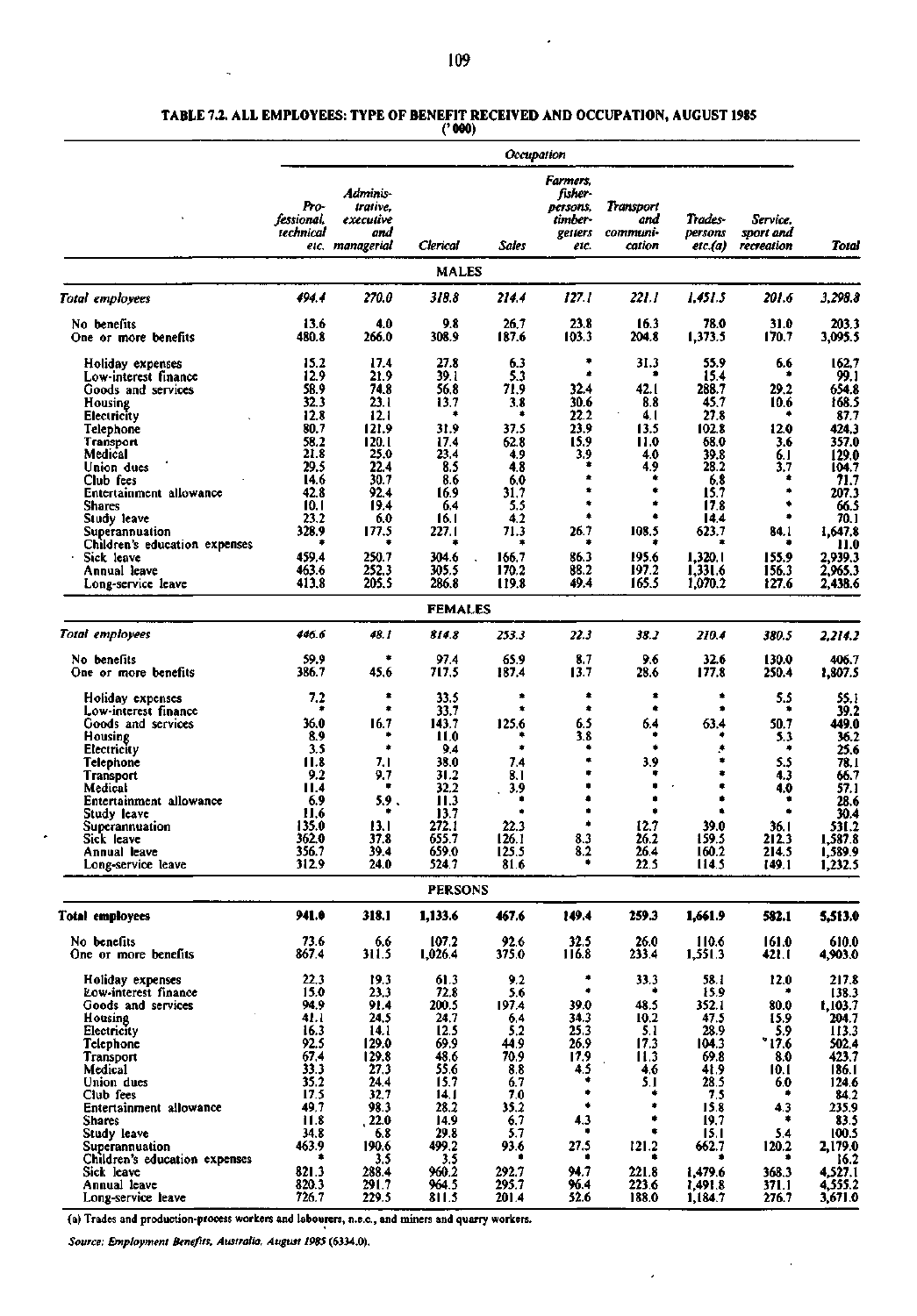|                                            |                |                      |                |                                                    |                    | Weekly earnings(a) in main job $(3)$ |                      |                      |                 |                    |
|--------------------------------------------|----------------|----------------------|----------------|----------------------------------------------------|--------------------|--------------------------------------|----------------------|----------------------|-----------------|--------------------|
|                                            | Under<br>120   | 120 and<br>under 160 | 160 and        | 200 and<br>under 200 under 240 under 280 under 320 | 240 and            | 280 and                              | 320 and<br>under 400 | 400 and<br>under 520 | 520 and<br>over | Total              |
|                                            |                |                      |                | <b>MALES</b>                                       |                    |                                      |                      |                      |                 |                    |
| Total employees                            | 146.6          | 102.3                | 107.4          | 171.9                                              | 336.2              | 463.9                                | 772.0                | 662.6                | 535.9           | 3,298.8            |
| No benefits                                | 74.7           | 13.8                 | 13.0           | 17.2                                               | 18.3               | 16.1                                 | 20.2                 | 18.3                 | 11.8            | 203.3              |
| One or more benefits                       | 72.0           | 88.5                 | 94.4           | 154.7                                              | 317.9              | 447.8                                | 751.9                | 644.3                | 524.1           | 3,095.5            |
| Holiday expenses                           | ٠<br>۰         | ۰<br>۰               | ۰<br>$\bullet$ | 4.4<br>۰                                           | 10.2               | 19.0                                 | 37.5                 | 42.0                 | 45.6            | 162.7              |
| Low-interest finance<br>Goods and services | 29.2           | 15.7                 | 23.5           | 38.1                                               | 5.5<br>65.0        | 10.9<br>100.3                        | 23.1<br>162.3        | 27.1<br>128.3        | 28.2<br>92.4    | 99.1<br>654.8      |
| Housing                                    | 9.1            | 3.7                  | 4.6            | 9.7                                                | 13.9               | 16.2                                 | 28.1                 | 32.8                 | 50.3            | 168.5              |
| Electricity                                | 7.4            | ۰                    | ٠              | 6.7                                                | 9.6                | 8.0                                  | 13.4                 | 14.5                 | 22.1            | 87.7               |
| Telephone                                  | 10.7           | 5.3                  | 6.7            | 12.3                                               | 19.4               | 34.4                                 | 83.7                 | 113.4                | 138.4           | 424.3              |
| <b>Transport</b>                           | 7.8            | 6.1                  | 4.9            | 11.6                                               | 17.1               | 35.1                                 | 83.5                 | 90.0                 | 100.9           | 357.0              |
| Medical                                    | 4.4<br>۰       |                      | ۰              | 4.4                                                | 4.9                | 10.8                                 | 24.6                 | 29.2                 | 45.9            | 129.0              |
| Union dues                                 | ۰              | ۰<br>۰               | ۰<br>٠         | 3.5<br>۰                                           | 6.1<br>۰           | 11.9                                 | 21.8                 | $-22.5$              | 34.2            | 104.7              |
| Club fees<br>Entertainment allowance       | ۰              | ۰                    | ۰              | 4.0                                                | 6.8                | 4.9<br>12.0                          | 10.4<br>37.6         | 19.0<br>55.5         | 29.0<br>85.8    | 71.7<br>207.3      |
| Shares                                     | ۰              | ۰                    | ٠              |                                                    | ۰                  | 4.5                                  | 15.0                 | 17.7                 | 21.0            | 66.5               |
| Study leave                                | ٠              | ۰                    | 4.0            | ٠                                                  | 6.3                | 5.6                                  | 15.3                 | 17.7                 | 15.6            | 70.1               |
| Superannuation                             | 5.8            | 9,8                  | 21.4           | 47.0                                               | 112.8              | 204.6                                | 404.6                | 44 I.A               | 400.3           | 1.647.8            |
| Children's education expenses              |                |                      | ٠              |                                                    |                    |                                      |                      |                      | 3.6             | 11.0               |
| Sick Jeave                                 | 38.5           | 79.2                 | 84.1           | 142.8                                              | 303.4              | 429.8                                | 731.1                | 624.0                | 506.4           | 2,939.3            |
| Annual leave<br>Long-service leave         | 38.0<br>18.0   | 80.9<br>42.6         | 87.5<br>55.3   | 145.0<br>99.4                                      | 305.9<br>225.2     | 435.2<br>347.9                       | 735.4<br>621.4       | 629.6<br>564.6       | 507.8<br>464.2  | 2,965.3<br>2,438.6 |
|                                            |                |                      |                | <b>FEMALES</b>                                     |                    |                                      |                      |                      |                 |                    |
| Total employees                            | 379.2          | 210.2                | 202.9          | 255.5                                              | 332.4              | 290.2                                | 297.0                | 179.4                | 67.5            | 2,214.2            |
|                                            |                |                      |                |                                                    |                    |                                      |                      |                      |                 |                    |
| No benefits<br>One or more benefits        | 221.7<br>157.5 | 59.3<br>150.9        | 38.5<br>164.3  | 32.3<br>223.2                                      | 19.5<br>312.9      | 13,4<br>276.8                        | 13.7<br>283.3        | 5.9<br>173.4         | ۰<br>65.1       | 406.7<br>1,807.5   |
| Holiday expenses                           | ۰              | ۰                    | 3.8            | 5.4                                                | 7.6                | 11.1                                 | 12.5                 | 7.9                  | ۰               | 55.1               |
| Low-interest finance                       | ۰              | ۰                    |                | ۰                                                  | 7.6                | 10.3                                 | 7.6                  | 4.2                  | ۰               | 39.2               |
| Goods and services<br>Housing              | 72.3<br>8.4    | 45.3<br>3.9          | 46.9<br>۰      | 63.2<br>۰                                          | 82.7<br>3.5        | 57.9<br>3.7                          | 52.2<br>5.6          | 22.5<br>3.9          | 6.0<br>۰        | 449.0<br>36.2      |
| Electricity                                | 64             | ۰                    | ۰              | ۰                                                  | ۰                  | ۰                                    | 3.7                  | ۰                    | ۰               | 25.6               |
| Telephone                                  | 15.1           | 7.4                  | 6.8            | 6.0                                                | 7.5                | 8.4                                  | 11.6                 | 9.8                  | 5.4             | 78.1               |
| Transport                                  | 9.0            | 5.0                  | 4.7            | 5.5                                                | 6.3                | 9.7                                  | 11.6                 | 10.3                 | 4.7             | 66.7               |
| Medical                                    | 4.5            | $\bullet$            | 4.3            | 4.0                                                | 10.3               | 11.1                                 | 9.1                  | 8.0                  | ۰               | 57.1               |
| Entertainment allowance                    | ٠<br>۰         | ۰<br>۰               | ۰<br>۰         | ۰<br>۰                                             | ۰                  | ٠                                    | 4.7                  | 10.3                 | 3.6             | 28.6               |
| Study leave<br>Superannuation              | 7.3            | 11.3                 | 24.2           | 46.0                                               | 85.9               | 4.3<br>÷<br>103.6                    | 6.5<br>122.4         | 5.7<br>90.6          | 39.9            | 30.4<br>531.2      |
| Sick leave                                 | 69.4           | 116.7                | 135.2          | 196.6                                              | 296.9              | 266.5                                | 273.8                | 170.6                | 62.0            | 1,587.8            |
| Annual leave                               | 69.6           | 117.7                | 138.6          | 197.5                                              | $-294.9$           | 267.5                                | 272.8                | 169.4                | 61.9            | 1,589.9            |
| Long-service leave                         | 41.3           | 69.2                 | 93.0           | 144.0                                              | 220.2              | 218.9                                | 236.8                | 151.8                | 57.4            | 1,232.5            |
|                                            |                |                      |                | <b>PERSONS</b>                                     |                    |                                      |                      |                      |                 |                    |
| Total employees                            | 525.8          | 312.4                | 310.3          | 427.4                                              | 668.6              | 754.1                                | 1,069.0              | 841.9                | 603.4           | 5,513.0            |
| No benefits                                | 296.4          | 73.1                 | 51.5           | 49.5                                               | 37.8               | 29.5                                 | 33.8                 | 24.2                 | 14.2            | 610.0              |
| One or more benefits                       | 229.5          | 239.3                | 258.8          | 378.0                                              | 630.8              | 724.6                                | 1,035.2              | 817.7                | 589.2           | 4,903.0            |
| Holiday expenses                           | ۰              | 3.7                  | 5.4            | 9.8                                                | 17.8               | 30.1                                 | 50.1                 | 49.9                 | 47.7            | 217.8              |
| Low-interest finance                       | ٠              | ۰                    | 4,6            | 5.3                                                | 13.1               | 21.2                                 | 30.7                 | 31.3                 | 29.7            | 138.3              |
| Goods and services                         | 101.5<br>17.5  | 61.1<br>7,5          | 70.4<br>7.4    | 101.3<br>12.4                                      | 147.6<br>17.5      | 158.2<br>20.0                        | 214.4<br>33.8        | 150.8<br>36.7        | 98.4<br>52.0    | 1,103.7<br>204.7   |
| Housing<br>Electricity                     | 13.7           | 5.8                  | 5.9            | 8.7                                                | 12.1               | 9.9                                  | 17.1                 | 16.7                 | 23.3            | ,113.3             |
| Telephone                                  | 25.8           | 12,7                 | 13.6           | 18.3                                               | 26.8               | 42.8                                 | 95.3                 | 123.2                | 143.7           | 502.4              |
| Transport                                  | 16.8           | 11.1                 | 9.7            | 17.0                                               | 23.3               | 44.8                                 | 95.0                 | 100.2                | 105.7           | 423.7              |
| Medical                                    | 8.9            | 5.5                  | 6.6            | 8.4                                                | 15.2               | 21.9                                 | 33.6                 | 37.2                 | 48.8            | 186.1              |
| Union dues.                                | 4.6<br>۰       |                      | ۰              | 4,9                                                | 8.6                | 15,4                                 | 26.2                 | 25.5                 | 35.8            | 124.6              |
| Club fees<br>Entertainment allowance       | 3.6            | ۰                    | ٠              | ۰<br>5.3                                           | 5.1<br>8.4         | 6.5<br>15.2                          | 12.5<br>42.3         | 21.4<br>65.8         | 29.5<br>89.4    | 84.2<br>235.9      |
| <b>Shares</b>                              | 4.1            | ۰                    | ٠              | 4,5                                                | 5.4                | 7.2                                  | 17.7                 | 18.7                 | 23.0            | 83.5               |
| Study leave                                | 5.4            | 3.5                  | 5.9            | ٠                                                  | 8.5                | 10.0                                 | 21.8                 | 23.4                 | 18.7            | 100.5              |
| Superannuation                             | 13.1           | 21.1                 | 45.6           | 93.0                                               | 198.7              | 308.2                                | 527.1                | 532.0                | 440.2           | 2,179.0            |
| Children's education expenses              |                | ۰                    |                |                                                    |                    | ٠                                    |                      |                      | 3.7             | 16.2               |
| Sick leave<br>Annual leave                 | 107.9<br>107.5 | 195.9                | 219.3<br>226.1 | 339.5<br>342.5                                     | $600.2 -$<br>600.8 | 696,2<br>702.7                       | 1,004.9<br>1,008.2   | 794.7<br>798.9       | 568.4<br>569.7  | 4,527.1<br>4,555.2 |
| Long-service leave                         | 59.4           | 198.6<br>111.8       | 148.3          | 243.3                                              | 445.4              | 566.7                                | 858.2                | 716.3                | 521.6           | 3,671.0            |
|                                            |                |                      |                |                                                    |                    |                                      |                      |                      |                 |                    |

**TABLE 7.3. ALL EMPLOYEES: TYPE OF BENEFIT RECEIVED AND WEEKLY EARNINGS IN MAIN JOB, AUGUST 1985 ('000)** 

(a) Refers to weekly earnings from last pay.

 $\ddot{\phantom{1}}$ 

*Source: Employment Benefits, Australia, August 1985* **(6334.0).**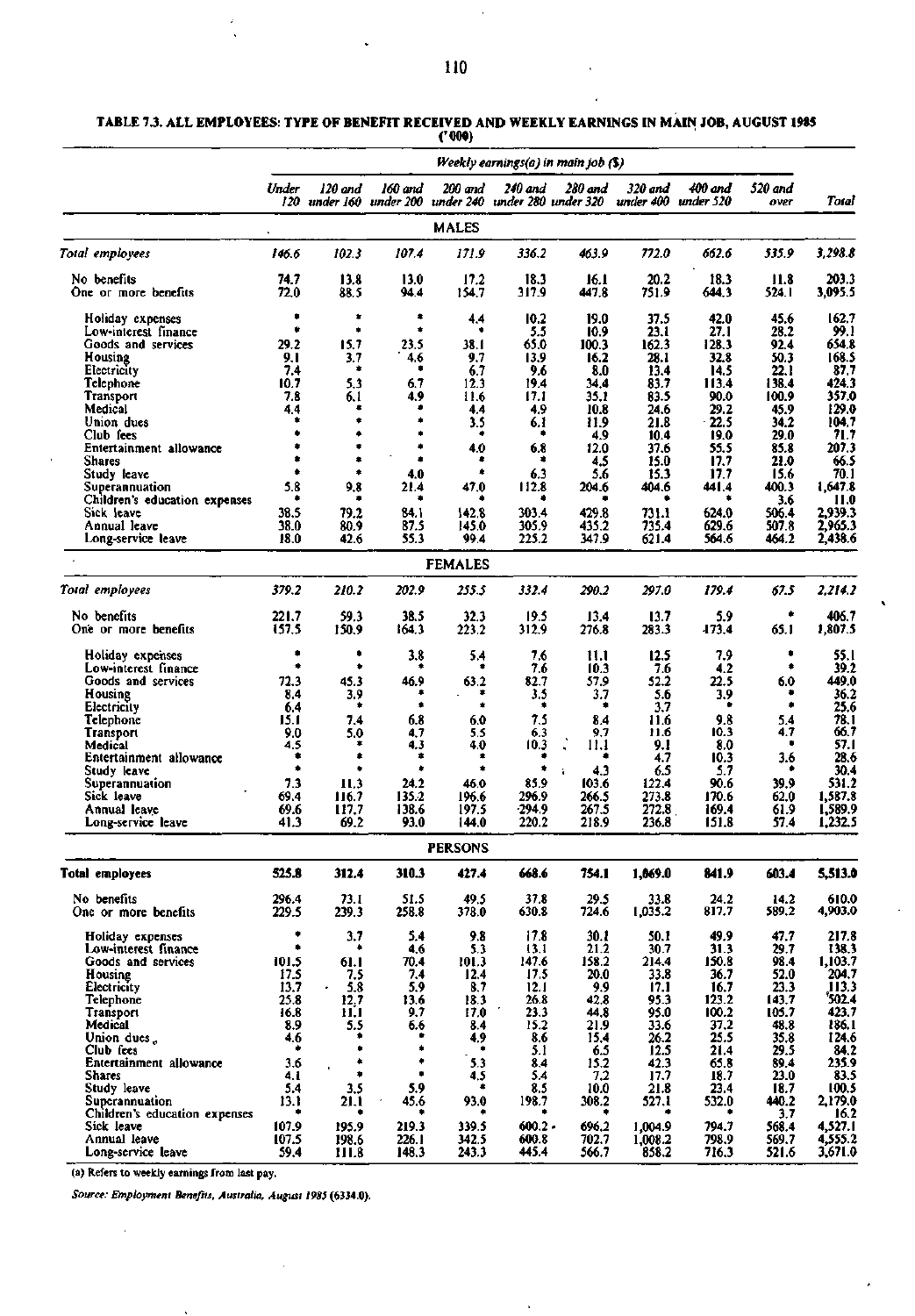|                               | Agriculture,<br>etc. | Mining | <b>Manu-</b> | Electricity,<br>facturing gas and water | <b>Construction</b> | Wholesale and<br>retail trade | <b>Transport</b><br>and storage |
|-------------------------------|----------------------|--------|--------------|-----------------------------------------|---------------------|-------------------------------|---------------------------------|
| Total employees               | 119.0 <sup>°</sup>   | 97.9   | 1,052.0      | 137.0                                   | 304.1               | 1,039.5                       | 302.5                           |
| No benefits                   | 29.4                 |        | 54.3         |                                         | 34.2                | 148.5                         | 22.7                            |
| One or more benefits          | 89.6                 | 96.7   | 997.7        | 136.4                                   | $269.9 -$           | 891.1                         | 279.8                           |
| Holiday expenses              |                      | 15.0   | 14.3         |                                         | 4.0                 | 20.4                          | 91.0                            |
| Low-interest finance          |                      | 4,4    | 10.6         |                                         |                     | 5.8                           | 4.7                             |
| Goods and services            | 35.7                 | 20.1   | 266.9        | 21.4                                    | 25.9                | $423.9 -$                     | 57.6                            |
| Housing                       | 36.2                 | 24. I  | 13.1         | 7.6                                     | 10.0                | 19.2                          | 12.2                            |
| <b>Electricity</b>            | 26.0                 | 16.3   | 7.9          | 4.9                                     | 8.4                 | 15.7<br>ł                     | 5.0                             |
| Telephone                     | 27.5                 | 10.5   | 77.1         | 15.3                                    | 42.1                | 94.4                          | 28.3                            |
| Transport                     | 18.6                 | 5,5    | 83.9         |                                         | 36.1                | 129.2                         | 27.2                            |
| Medical                       | 4.4                  | 18.1   | 36.0         |                                         | 6.3                 | 28.6                          | 5.0                             |
| Union dues                    |                      |        | 21.9         |                                         | 14.9                | 17.6                          | 7. I                            |
| Club fees                     |                      |        | 14,3         |                                         | 5.2                 | 15.8                          | 4.1                             |
| Entertainment allowance       |                      |        | 37.2         |                                         | 14.9                | 61.7                          | 10.1                            |
| <b>Shares</b>                 | 4.2                  | 4.6    | 25.6         |                                         | 6.8                 | 17.8                          |                                 |
| Study leave                   |                      |        | 11.8         | 5.7                                     |                     | 10.4                          |                                 |
| Superannuation                | 18.3                 | 68.8   | 437.7        | 105.0                                   | 96.0                | 234.5                         | 148.3                           |
| Children's education expenses |                      |        |              |                                         |                     |                               |                                 |
| Sick leave                    | 67.6                 | 95.1   | 957.0        | 135.9                                   | 238.7               | 760.9                         | 267.5                           |
| Annual leave                  | 69.3                 | 95.6   | 964.6        | 135.4                                   | 244.7               | 766.7                         | 269.1                           |
| Long-service leave            | 29.2                 | 86.5   | 782. I       | 132.7                                   | 170.2               | 529.6                         | 235.2                           |

#### **TABLE 7.4. ALL EMPLOYEES: TYPE OF BENEFIT RECEIVED, INDUSTRY AND WHETHER GOVERNMENT OR NON-GOVERNMENT SECTOR, AUGUST 1985 ('000)**

|                               | Com-<br>munication | Finance,<br>etc. | Public<br>adminis-<br>tration<br>and<br>defence | Community<br>services | Recrea-<br>tion.<br>etc. | <b>Total</b> | Govern-<br>ment | Non-<br>govern-<br>ment |
|-------------------------------|--------------------|------------------|-------------------------------------------------|-----------------------|--------------------------|--------------|-----------------|-------------------------|
| Total employees               | 148.7              | 552.6            | 325.1                                           | 1,106.6               | 328.0                    | 5,513.0      | 1,722.1         | 3,790.9                 |
| No benefits                   | 4.9                | 46.7.            | 21.0                                            | 137.9                 | 108.5                    | 610.0        | 98.9            | 511.1                   |
| One or more benefits          | 143.8              | 505.9            | 304.I                                           | 968.7                 | 219.5                    | 4,903.0      | 1,623.2         | 3,279.8                 |
| Holiday expenses              | 6.4                | 33.9             | 7.5                                             | 15.8                  | 5.4                      | 217.8        | 112.9           | 104.9                   |
| Low-interest finance          |                    | 96.0             |                                                 | 6.2                   |                          | 138.3        | 50.2            | 88.0                    |
| Goods and services            | 28.8               | 73.3             | 8.0                                             | 67.9                  | 74.2                     | 1,103.7      | 158.3           | 945.4                   |
| Housing                       | 5.8                | 21.9             | 7.4                                             | 40.8                  | 6.3                      | 204.7        | 64.6            | 140.0                   |
| Electricity                   |                    | 7.3              | ٠                                               | 14.5                  | 3.5                      | 113.3        | 16,8            | 96.5                    |
| Telephone                     | 50.6               | 75.4             | 17.4                                            | 49.9                  | 13.8                     | 502.4        | 127.6           | 374.8                   |
| Transport                     |                    | 73.1             | 6,4                                             | 25.6                  | 15.7                     | 423.7        | 34.2            | 389.5                   |
| Medical                       |                    | 57.0             |                                                 | 23.2                  | 3.9                      | 186.1        | 39.4            | 146.7                   |
| Union dues                    |                    | 34.4             |                                                 | 14,2                  | 5.2                      | 124.6        | 13.2            | 111.4                   |
| Club fees                     |                    | 29.5             |                                                 | 5.5                   | 3.7                      | 84.2         | $9.3 -$         | 74.9                    |
| Entertainment allowance       |                    | 71.2             | 3.8                                             | 15.7                  | 13.2                     | 235.9        | 20.0            | 215.8                   |
| <b>Shares</b>                 |                    | 18.0             | ٠                                               |                       | ۰                        | 83.5         |                 | 83.2                    |
| Study leave                   |                    | 16.0             | 13.3                                            | 28.9                  |                          | 100.5        | 52.3            | 48.2                    |
| Superannuation                | 126.8              | 231.8            | 234.1                                           | 436.3                 | 41.3                     | 2,179.0      | 1,062.4         | 1,116.6                 |
| Children's education expenses |                    |                  |                                                 | 3.9                   | ٠                        | 16.2         |                 | 14.7                    |
| Sick leave                    | 142.2              | 468.5            | 299.2                                           | 913.1                 | 181.4                    | 4,527.1      | 1,585.3         | 2,941.8                 |
| Annual leave                  | 142.9              | 474.5            | 296.5                                           | 911.6                 | 184.3                    | 4,555.2      | 1,578.2         | 2,977.0                 |
| Long-service leave            | 141.3              | 371.1            | 289.3                                           | 798.0                 | 105.9                    | 3,671.0      | 1,518.0         | 2,153.1                 |

 $\bar{1}$ 

 $\epsilon$ 

*Source: Employment Benefits, Australia, August 1985* **(6334.0).** 

à,

 $\hat{\mathbf{v}}$ 

J.

 $\bar{\mathbf{v}}$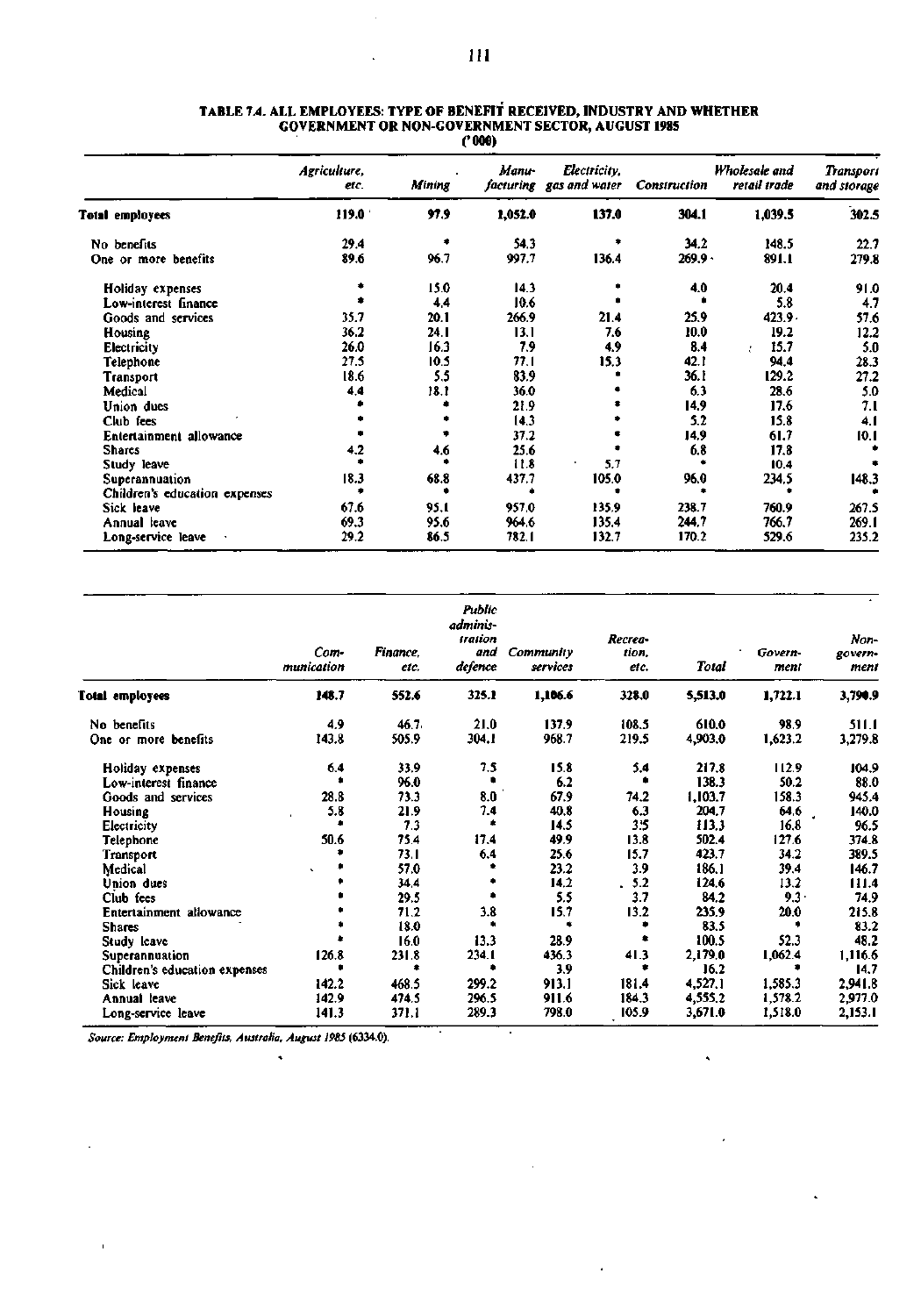

**CHART 7.b . ALL EMPLOYEES: NUMBER OF BENEFITS RECEIVED. AUGUST 19B5** 

**Source: Employment Benefits. Australia. August 1985 (6334.0).** 

 $\ddot{\phantom{1}}$ 

 $\ddot{\phantom{0}}$ 

## **TABLE 7.5. ALL EMPLOYEES : NUMBER OF WEEKS OF LEAVE TAKEN**

|                                                                                   | Annual<br>leave                 | Long-service<br>leave  | Total                        | Average<br>number of<br>weeks of<br>annual<br>leave(a) | Average<br>number of<br>weeks of<br>long-service<br>leave(a) | Average<br>number of<br>weeks of<br>annual and/<br>or long-<br>service leave(a) |
|-----------------------------------------------------------------------------------|---------------------------------|------------------------|------------------------------|--------------------------------------------------------|--------------------------------------------------------------|---------------------------------------------------------------------------------|
|                                                                                   |                                 | $-$ ' 000 weeks $-$    |                              |                                                        | $-$ weeks $-$                                                |                                                                                 |
|                                                                                   |                                 | <b>MALES</b>           |                              |                                                        |                                                              |                                                                                 |
| August 1973 to July 1974<br>May 1978 to April 1979<br>May 1983 to April 1984      | 6,842.7<br>8,019.4<br>8,363.0   | n.a.<br>533.6<br>579.0 | n.a.<br>8,553.0<br>8,942.0   | D.A.<br>3.7<br>3.7                                     | n.a.<br>5.6<br>5.2                                           | n.a.<br>$\frac{3.9}{4.0}$                                                       |
|                                                                                   |                                 | <b>FEMALES</b>         |                              |                                                        |                                                              |                                                                                 |
| August 1973 to July 1974<br>٠<br>May 1978 to April 1979<br>May 1983 to April 1984 | 3,097.8<br>4,332.0<br>4,708.2   | n.a.<br>106.1<br>222.0 | n.a.<br>4,438.1<br>4,930.2   | n.a.<br>4,2<br>4.0                                     | n.a.<br>7.0<br>6.8                                           | n.a.<br>$\frac{4.3}{4.2}$                                                       |
|                                                                                   |                                 | <b>PERSONS</b>         |                              |                                                        |                                                              |                                                                                 |
| August 1973 to July 1974<br>May 1978 to April 1979<br>May 1983 to April 1984      | 9,940.6<br>12,351.4<br>13,071.2 | n.a.<br>639.7<br>801.1 | п.а.<br>12,991.1<br>13,872.3 | 3.4<br>3.9<br>3.8                                      | n.a.<br>5.8<br>5.6                                           | n.a.<br>4.0<br>4.0                                                              |

(a) The average number of weeks of annual and/or long-service leave taken by employees who took one or more weeks annual and/ or long-service leave.

 $\mathbf{I}$ 

*Source: Annual and Long-Service Leave Taken, Australia* (6317.0).

 $\lambda$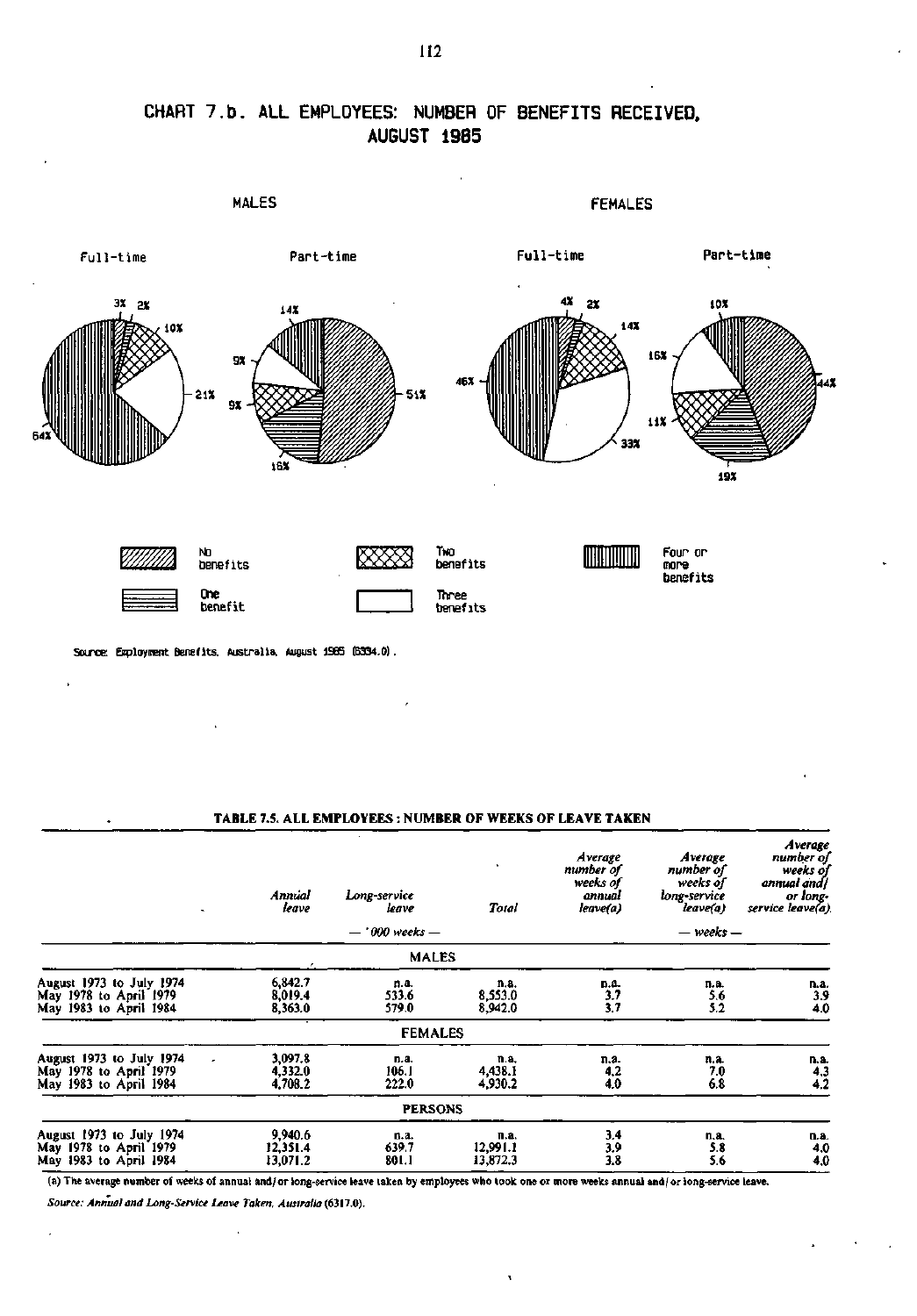

## **CHART 7.c. ALL EMPLOYEES: OCCUPATION AND PROPORTION WHO TOOK ANNUAL LEAVE AND/OR LONG-SERVICE LEAVE (a) FROM MAY 1983 TO APRIL 1984**

(a) Employees who took one or more weeks annual and or long-service leave as a proportion of all employees.

Source: Annual and Long-Service Leave Taken, Australia, May 1983 to April 1984 (6317.0).

|                                                                                                                      |                                       |                                    | <b>Contract</b>                   |                               |                                    |                                          |                                       |                                      |
|----------------------------------------------------------------------------------------------------------------------|---------------------------------------|------------------------------------|-----------------------------------|-------------------------------|------------------------------------|------------------------------------------|---------------------------------------|--------------------------------------|
| ٠                                                                                                                    |                                       |                                    |                                   | Leave(a) taken                |                                    |                                          |                                       |                                      |
|                                                                                                                      | Took<br>less than<br>one week         | Annual<br>ieave<br>only            | Long-<br>service<br>leave<br>only | Both<br>types<br>of leave     | Total                              | Total                                    | Took<br>annual<br>leave(a)            | Took<br>long-<br>service<br>leave(a) |
|                                                                                                                      |                                       |                                    | <b>MALES</b>                      |                               |                                    |                                          |                                       |                                      |
| February 1968 to January 1969<br>August 1973 to July 1974<br>May 1978 to April 1979<br>May 1983 to April 1984        | n.a.<br>n.a.<br>1,037.1<br>1,067.7    | n.a.<br>n.a.<br>2,077.8<br>2,150.7 | n.a.<br>n.a.<br>18.0<br>20.0      | n.a.<br>n.a.<br>76.7<br>90.8  | n.a.<br>n.a.<br>2,172.5<br>2,261.5 | 3,029.4<br>n.a.<br>3,209.6<br>3,329.2    | п.а.<br>n.a.<br>2,154.5<br>2,241.5    | n.a.<br>n.a.<br>94.7<br>110.8        |
|                                                                                                                      |                                       |                                    | <b>FEMALES</b>                    |                               |                                    |                                          |                                       |                                      |
| February 1968 to January 1969<br><b>August 1973 to July 1974</b><br>May 1978 to April 1979<br>May 1983 to April 1984 | n,a.<br>n.a.<br>818.2<br>973.2        | n.a.<br>n.a.<br>1,028.9<br>1.142.7 | n.a.<br>n.a.<br>搻<br>6.6          | n.a.<br>n.a.<br>12.4<br>25,9  | n.a.<br>n.a.<br>1,044.1<br>1,175.2 | 1,636.4<br>n.a.<br>1,862.3<br>2,148.4    | n.a.<br>n.a.<br>1,041.3<br>1,168.5    | n.a.<br>n.a.<br>15.2<br>32.5         |
|                                                                                                                      |                                       |                                    | <b>PERSONS</b>                    |                               |                                    |                                          |                                       |                                      |
| February 1968 to January 1969<br>August 1973 to July 1974<br>May 1978 to April 1979<br>May 1983 to April 1984        | n.a.<br>1,902.9<br>1,855.3<br>2,041.0 | n.a.<br>n.a.<br>3,106.6<br>3,293.4 | n.a.<br>n.a.<br>20.8<br>26.6      | n.a.<br>n.a.<br>89.2<br>116.7 | n.a.<br>n.a.<br>3,216.6<br>3,436.7 | 4,665.9<br>4,804.0<br>5,071.9<br>5,477.7 | n.a.<br>2,901.1<br>3,195.8<br>3,410.0 | n.a.<br>n.a.<br>110.0<br>143.3       |

# **TABLE 7.6. ALL EMPLOYEES: TYPE OF LEAVE TAKEN ('000)**

(a) Of one week or more.

*Source: Annual and Long-Service Leave Taken, Australia* (6317.0).

 $\overline{\phantom{a}}$